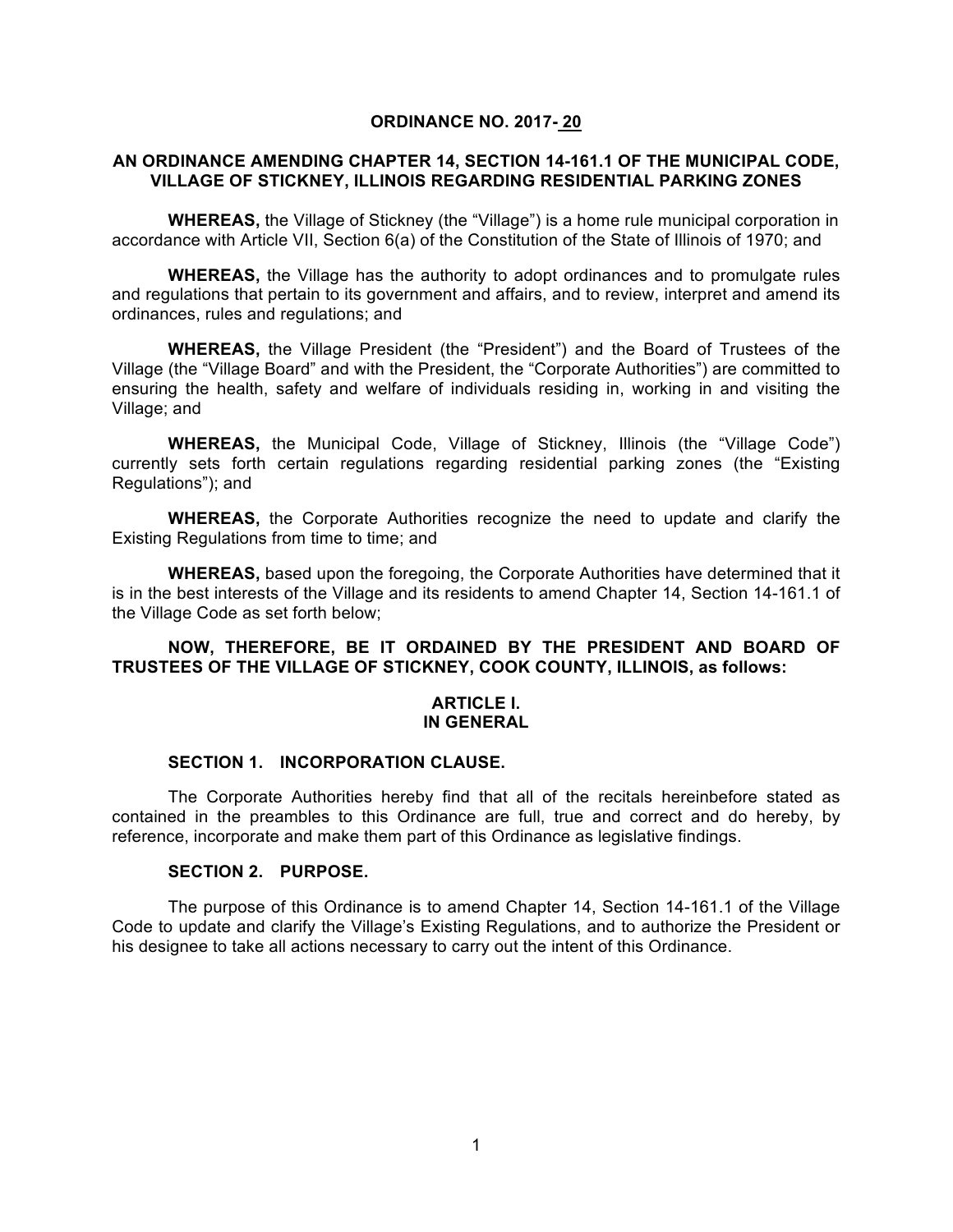# **ARTICLE II.**

## **AMENDMENT OF CHAPTER 14, SECTION 14-161.1 OF THE MUNICIPAL CODE, VILLAGE OF STICKNEY, ILLINOIS**

#### **SECTION 3.0 AMENDMENT OF CHAPTER 14, SECTION 14-161.1.**

That the Village Code is hereby amended, notwithstanding any provision, ordinance, resolution or Village Code section to the contrary, by amending Chapter 14, Section 14-161.1 as follows:

#### **Sec. 14-161.1. – Residential parking zones.**

…

(h) *Residential parking zone "A" locations and restricted hours of parking.*

At all times zone "A" shall be restricted to residents of said residential parking zone located as follows:

The east side of Clinton Avenue from the south line of the first alley south of 39th Street (Pershing Road) to the north line of 40th Street.

The west side of Clinton Avenue from the first Clinton Avenue address from the south line of 39th Street (Pershing Road) to the north line of 40th Street.

…

### **SECTION 3.1. OTHER ACTIONS AUTHORIZED.**

The officers, employees and/or agents of the Village shall take all action necessary or reasonably required to carry out, give effect to and consummate the amendments contemplated by this Ordinance and shall take all action necessary in conformity therewith, including, but not limited to, the installation of any street or parking signs as contemplated herein. The officers, employees and/or agents of the Village are specifically authorized and directed to draft and disseminate any and all necessary forms or notices to be utilized in connection with the intent of this Ordinance.

### **ARTICLE III. HEADINGS, SAVINGS CLAUSES, PUBLICATION, EFFECTIVE DATE**

#### **SECTION 4. HEADINGS.**

The headings of the articles, sections, paragraphs and subparagraphs of this Ordinance are inserted solely for the convenience of reference and form no substantive part of this Ordinance nor should they be used in any interpretation or construction of any substantive provision of this Ordinance.

#### **SECTION 5. SEVERABILITY.**

The provisions of this Ordinance are hereby declared to be severable and should any provision of this Ordinance be determined to be in conflict with any law, statute or regulation by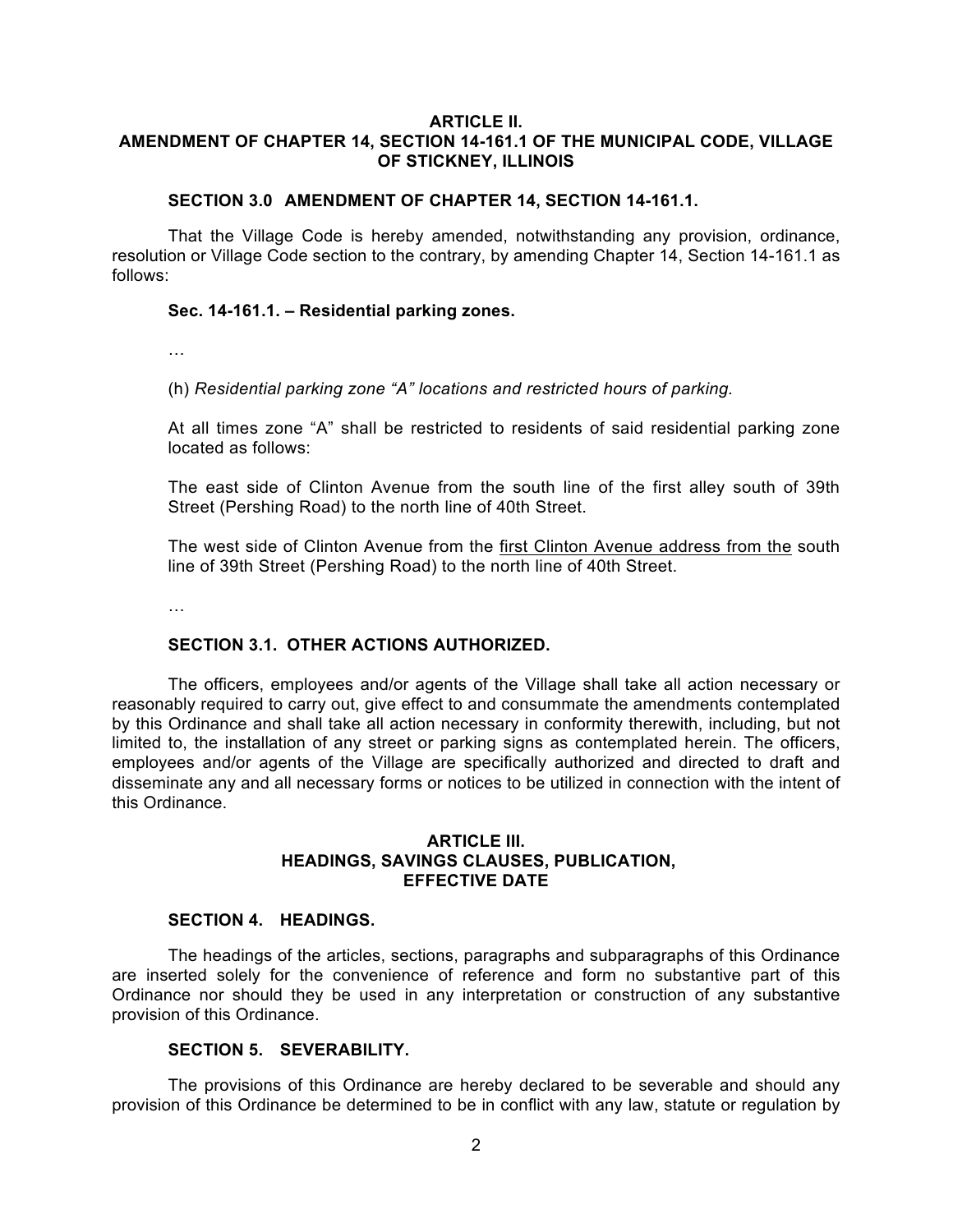a court of competent jurisdiction, said provision shall be excluded and deemed inoperative, unenforceable and as though not provided for herein and all other provisions shall remain unaffected, unimpaired, valid and in full force and effect.

## **SECTION 6. SUPERSEDER.**

All code provisions, ordinances, resolutions, rules and orders, or parts thereof, in conflict herewith are, to the extent of such conflict, hereby superseded.

## **SECTION 7. PUBLICATION.**

A full, true and complete copy of this Ordinance shall be published in pamphlet form or in a newspaper published and of general circulation within the Village as provided by the Illinois Municipal Code, as amended.

## **SECTION 8. EFFECTIVE DATE.**

This Ordinance shall be effective and in full force ten (10) days after its passage, approval and publication in accordance with Illinois law.

(REMAINDER OF THIS PAGE INTENTIONALLY LEFT BLANK)